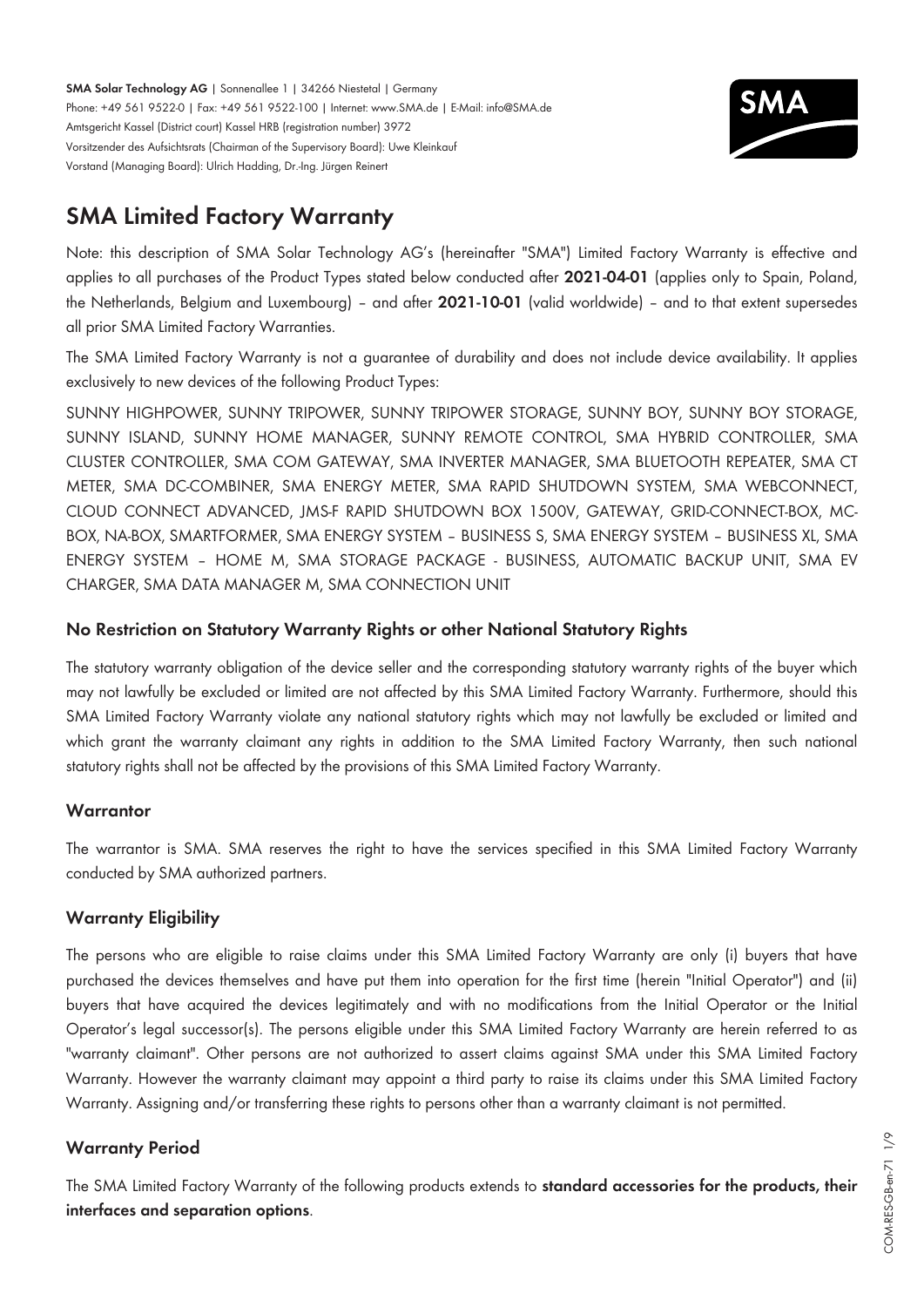| <b>Product</b>                                                                                                       | 2 years  | 5 years | 10 years |
|----------------------------------------------------------------------------------------------------------------------|----------|---------|----------|
| SMA COM GATEWAY, SUNNY HOME MANAGER, SMA DC COM-<br>BINER, SMA ENERGY METER, SMA WEBCONNECT, SMA DATA MAN-<br>AGER M | $\times$ |         |          |
| SUNNY HIGHPOWER, SUNNY TRIPOWER, SUNNY TRIPOWER STOR-                                                                |          | X       |          |
| AGE, SUNNY BOY, SUNNY BOY STORAGE, SUNNY REMOTE CON-                                                                 |          |         |          |
| TROL, SMA INVERTER MANAGER, SMA CT METER, SMA CLUSTER CON-                                                           |          |         |          |
| TROLLER, CLOUD CONNECT ADVANCED, GRID-CONNECT-BOX, MC-                                                               |          |         |          |
| BOX, NA-BOX, SMARTFORMER, SMA HYBRID CONTROLLER <sup>1</sup> ,                                                       |          |         |          |
| SMA EV CHARGER                                                                                                       |          |         |          |

1 For the **SMA Hybrid Controller** the **commissioning documents must be signed** and returned to SMA **before commissioning (or the invoice date for the first warranty claimant) or the SMA Limited Factory Warranty will be voided**.

| Product                                   | 2 years | 5 years | 10 years                   |
|-------------------------------------------|---------|---------|----------------------------|
| SUNNY ISLAND: SIxxM-13, SIxxH-13          |         | X       | x (when                    |
| SUNNY BOY STORAGE: SBSxx-1VL-10, SBSxx-10 |         |         | registering <sup>2</sup> ) |
| SUNNY BOY: SBxx1VL-40, SBxx1AV-41         |         |         |                            |
| SUNNY TRIPOWER: STPxx-3AV-40              |         |         |                            |

<sup>2</sup>The warranty period of the SMA Limited Factory Warranty for these products extends automatically to **10 YEARS from commissioning of the product or the invoice date for the first warranty claimant** when the warranty claimant performs a **product registration** on the SMA homepage **within 12 months** after commissioning or the invoice date for the first warranty claimant ([www.my.sma-service.com/s/product-registration\)](http://www.my.sma-service.com/s/product-registration) and the commissioning or the invoice date for the first warranty claimant occurs after **2021-04-01** (applies only to Spain, Poland, the Netherlands, Belgium and Luxembourg) or after **2021-10-01** (worldwide). Product registration is available from **2021-05-01** in Spain and worldwide from **2021-10-01**. Purchasing an ACTIVE/COMFORT extended warranty after the SMA Limited Factory Warranty of 5 YEARS (without product registration) has expired, is not possible for these products. Only in the case of a proper product registration and the resulting automatic extension of the SMA Limited Factory Warranty to 10 years may the warranty claimant purchase an optional ACTIVE/COMFORT extended warranty according to the conditions of the ACTIVE/COMFORT extended warranty for the years 11 – 20 of the products. The option of purchasing a FLEX extended warranty in accordance with the terms and conditions of the FLEX extended warranty is still available to the warranty claimant up to the year 10 from commissioning or the invoice date for the first warranty claimant. SMA expressly reserves the right to conclude an ACTIVE/COMFORT/FLEX extended warranty with the Customer only after a prior examination of the device concerned.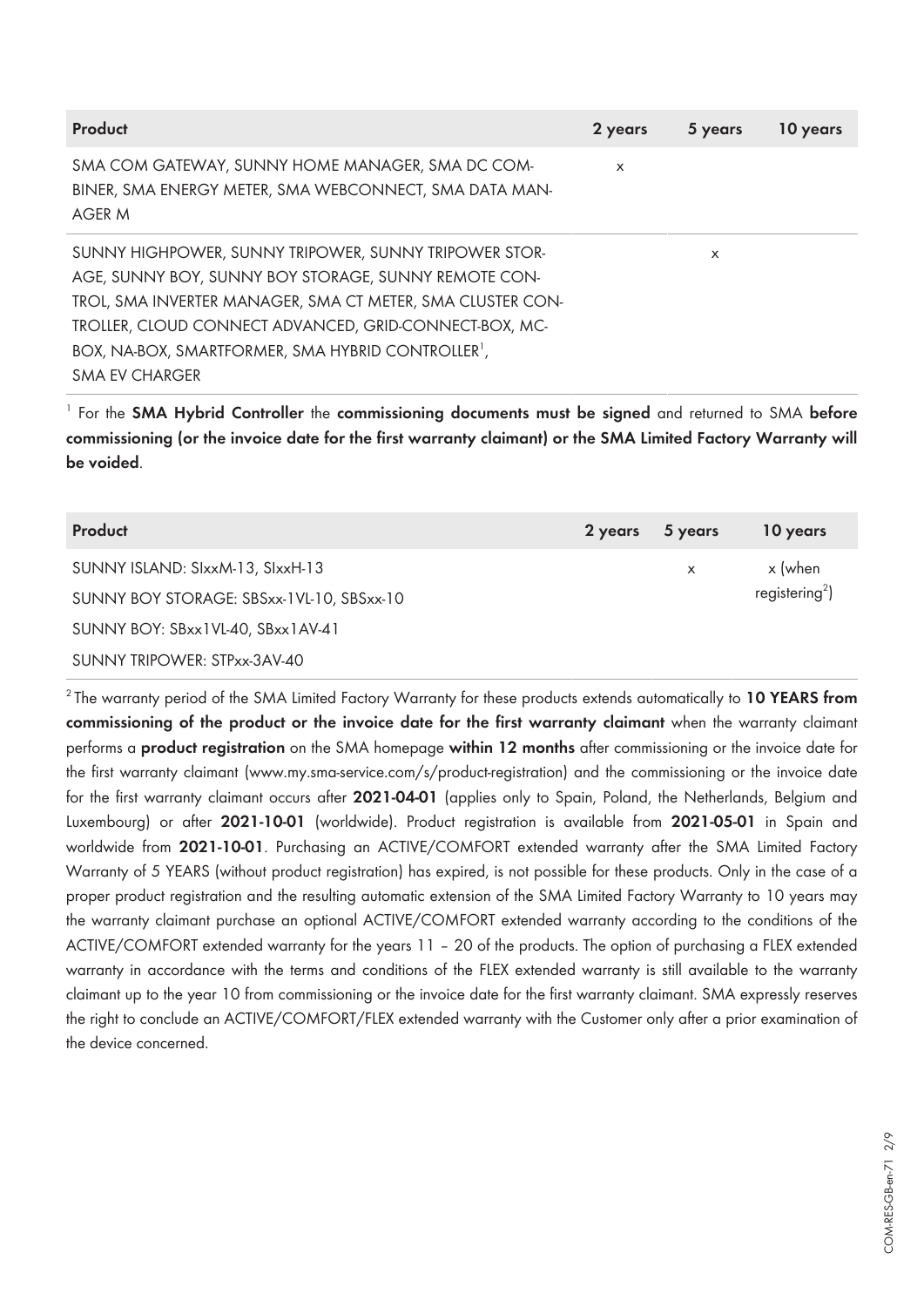| Product                                                                                                                                 | 2 years | 5 years | 10 years |
|-----------------------------------------------------------------------------------------------------------------------------------------|---------|---------|----------|
| SMA STORAGE PACKAGE - BUSINESS <sup>4</sup>                                                                                             |         | X       |          |
| SUNNY TRIPOWER <sup>3</sup> : STP xx000TL-US-10, STP xx-US-40, STP xx- US-41                                                            |         |         | X        |
| SUNNY BOY <sup>3</sup> : SB xx00TL-US-22, SB xx000TL-US-12, SB xx-1SP-US-4x,<br>SB xx-1TP-US-40, SB xx-LV-JP-4x, SB xx00TL-JP-22        |         |         |          |
| SUNNY BOY STORAGE: SBS xx-US-10, SBS xx-JP-10, SBS-ABU-200-<br>US-10                                                                    |         |         |          |
| SMA RAPID SHUTDOWN SYSTEM, GATEWAY, SMA SPEEDWIRE/WEB-<br>CONNECT DATAMODULE: SWDM-JP                                                   |         |         |          |
| SMA CONNECTION UNIT: CU1000-US <sup>3</sup>                                                                                             |         |         |          |
| SMA ENERGY SYSTEM - BUSINESS S <sup>4</sup> , SMA ENERGY SYSTEM -<br>BUSINESS XL <sup>4</sup> , SMA ENERGY SYSTEM - HOME M <sup>4</sup> |         |         |          |
|                                                                                                                                         |         |         |          |

3 The warranty period for **-US Sunny Tripower, and -US Sunny Boy model types as well as the –US SMA Connection Units installed in countries other than Canada, Mexico or the United States of America is 5 years**.

4 For the **SMA System Packages: SMA ENERGY SYSTEM - BUSINESS S, SMA ENERGY SYSTEM - BUSINESS XL, SMA STORAGE PACKAGE - BUSINESS, SMA ENERGY SYSTEM - HOME M** the following terms shall apply (with the exception of SMA Energy System Packages sold in North America):

- The SMA Limited Factory Warranty for System Packages will only be granted if the **Commissioning Report** (including serial numbers of all components) for the respective system [\(www.SMA-Solar.com\)](https://www.sma.de/en) is duly completed and transmitted (Service-SG-Commissioning-Reports@sma.de) **within 30 days after completed commissioning** of the system.
- If the Commissioning Report (including serial numbers of all components) is not duly completed or contains any sort of false declaration, SMA will reject the SMA Limited Factory Warranty for System Packages.
- The SMA Limited Factory Warranty for System Packages SMA ENERGY SYSTEM BUSINESS S, SMA ENERGY SYSTEM - BUSINESS XL, will only be granted if the **system is installed in Germany**.
- The SMA Limited Factory Warranty for System Package SMA ENERGY SYSTEM HOME M will only be granted if the system is **installed in Italy**. The SMA Limited Factory Warranty for System Packages will only be granted for the components, which are listed in the Commissioning Report and defined as System Package by SMA. Additional components are excluded from the SMA Limited Factory Warranty for System Packages.
- For the system component **"Battery" separate Warranties apply**. Currently valid warranty conditions are available at [www.SMA-Solar.com.](https://www.sma.de/en)

| Product                                                          | 2 years | <b>5</b> years | 10 years | 25 years |
|------------------------------------------------------------------|---------|----------------|----------|----------|
| TS4-R <sup>5</sup> , JMF-S Rapid Shutdown Box 1500V <sup>6</sup> |         |                |          |          |

5 TS4-R devices **require system registration at SMA Sunny Portal** ([www.sunnyportal.de](https://www.sunnyportal.com/Templates/Start.aspx?ReturnUrl=%252f)) **or the Tigo Cloud (if there is a non-SMA inverter in the system), within 31 calendar days after first commissioning**. If the system is not remotely accessible, SMA's ability to remotely diagnose and remotely resolve problems will be reduced to supporting the warranty claimant using manual on-site methods.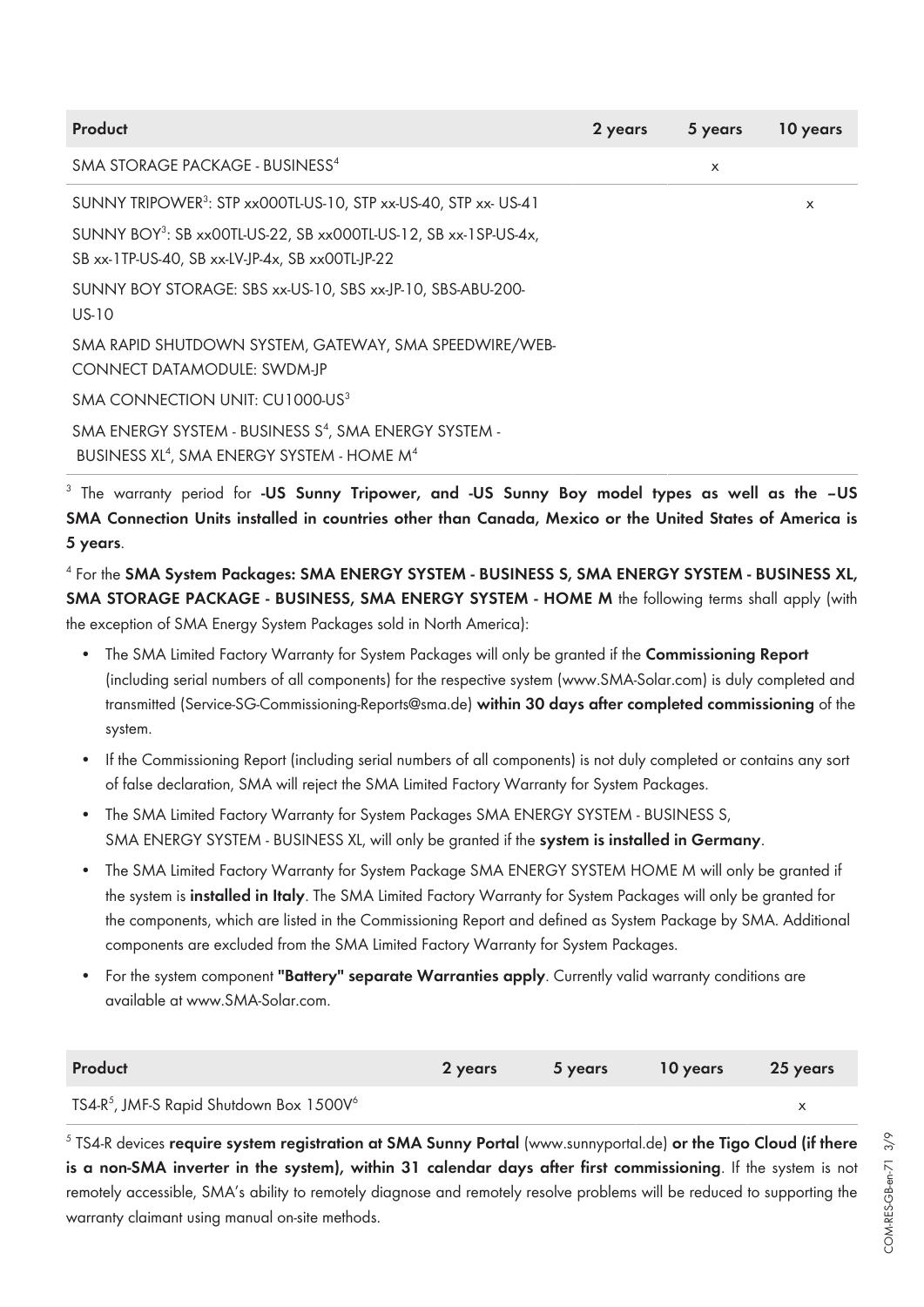6 The SMA Limited Factory Warranty of the **JMS-F Rapid Shutdown Junction Box 1500V applies exclusively to the USA**.

Independent of the duration of the SMA Limited Factory Warranty, for all product types listed above, the **factory warranty period begins when the device is first commissioned (in line with the commissioning report) or the invoice date by or for the first warranty claimant.** Requirement for this, however, is **a product registration on the SMA homepage** ([www.my.sma-service.com/s/product-registration\)](http://www.my.sma-service.com/s/product-registration) **within 12 months after commissioning or the invoice date for the first warranty claimant. If no proper product registration occurs, the factory warranty period for all products begins on the day of delivery through SMA**. An automatic extension of the SMA Limited Factory Warranty to 10 years is hereby not included, except for the products explicitly listed above.

The validity of this SMA Limited Factory Warranty requires that the device must be installed and commissioned in line with the manufactures installation manual that applies to the device in question. If structural or unauthorized changes of the device have been made, and SMA has not requested these changes, the SMA Limited Factory Warranty will be terminated on the date these structural or unauthorized changes were made, regardless of the periods mentioned above. If damage has been sustained to any structurally altered devices that were not altered at the request of SMA, the costs incurring in order to repair the damages, regardless of whether these structural changes were cause of these damages, are not covered by this SMA Limited Factory Warranty. SMA will inform warranty claimant in advance about this costs. The repair will be performed depending on the warranty claimant's consent to cover these costs.

### **Warranty Coverage**

The scope of the warranty coverage from the SMA Limited Factory Warranty is defined by the various warranty levels offered by SMA (standard SMA Limited Factory Warranty, Active- or Comfort-level).

In any case, the warranty claimant must accept a replacement device even if it has cosmetic defects that do not affect energy production or safety compliance. SMA will, at its sole discretion, use new and/or equivalent to new devices or parts in the original or the improved design. SMA will retain ownership until it receives the defective device.

SMA also reserves the right to reimburse an appropriate market value specified by SMA of the defective device (which is determined by SMA based on the market value that the device would have if it were not defective) for products with SMA Limited Factory Warranties greater than 5 years, and to therefore satisfy the warranty obligations of SMA.

# **Standard SMA Limited Factory Warranty**

### **Geographic Scope of Application**

The obligations under the standard SMA Limited Factory Warranty are rendered worldwide.

# **Specification of Obligations**

The standard SMA Limited Factory Warranty includes the provision of a replacement device or spare part of equivalent value in terms of product type, kVA power class and age at the relevant spare parts warehouse of SMA from the start of the warranty period for the duration of the warranty period regulated above. Transport and customs clearance do not fall within SMA's area of responsibility. Any costs and expenses incurred for this are to be borne by the warranty claimant.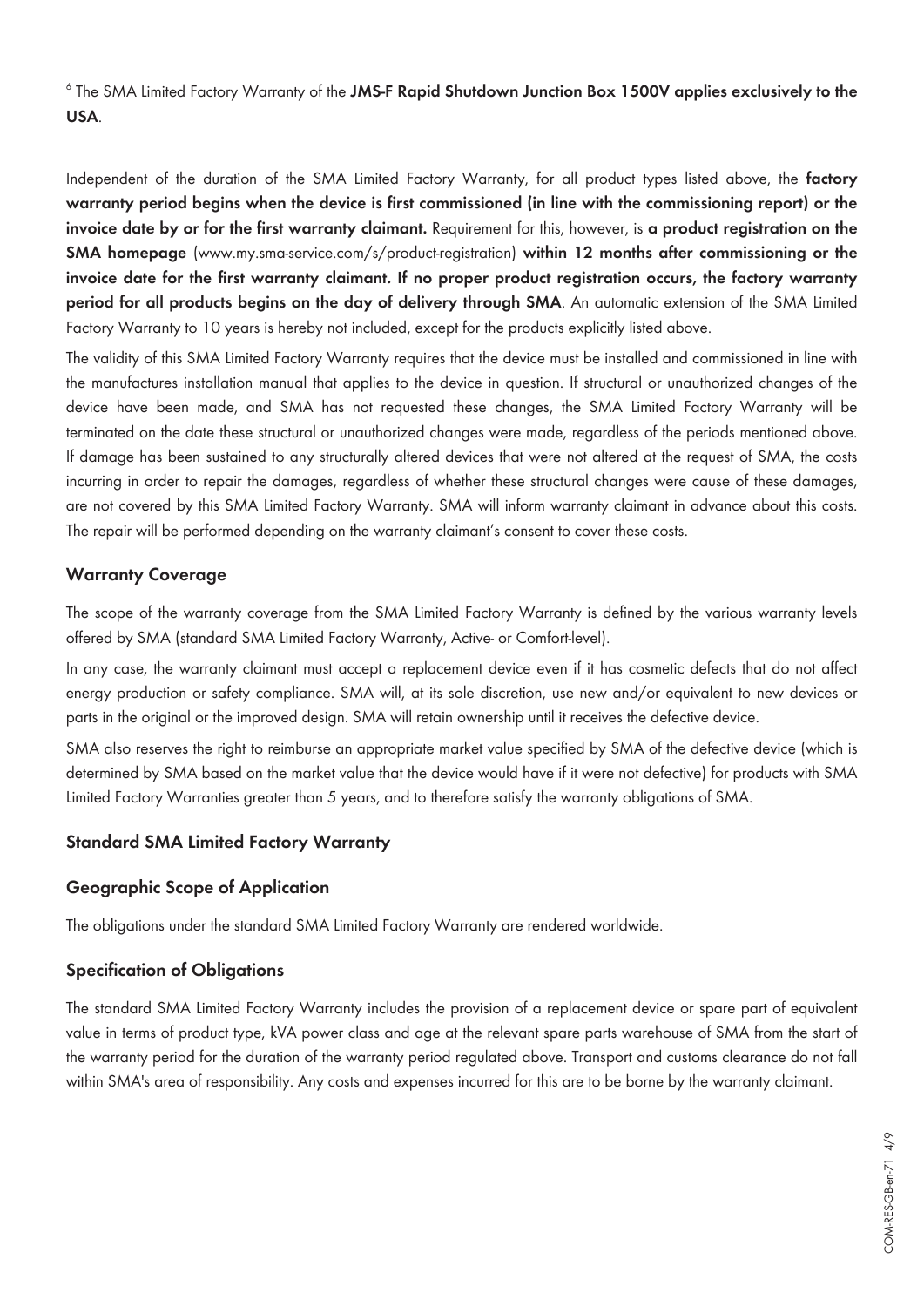### **Active–Level**

### **Geographic Scope of Application**

The scope of obligations of the Active-level of the SMA Limited Factory Warranty is provided in the following **SMA Active Support countries**, however excluding their associated islands and overseas territories:

| Argentina | Bangladesh                  | Belize              | <b>Bolivia</b> | <b>Brazil</b> |
|-----------|-----------------------------|---------------------|----------------|---------------|
| Chile     | Costa Rica                  | Columbia            | Ecuador        | El Salvador   |
| Guatemala | Honduras                    | India               | <b>Israel</b>  | Indonesia     |
| Jordan    | Japan                       | Malaysia            | Mexico         | Myanmar       |
| Namibia   | Nicaragua                   | Pakistan            | Panama         | Paraguay      |
| Peru      | Philippines                 | San Marino          | Singapore      | South Africa  |
| Sri Lanka | Taiwan                      | Thailand            | Turkey         | Ukraine       |
| Uruguay   | <b>United Arab Emirates</b> | <b>Vatican City</b> | Vietnam        |               |

#### **Specification of Obligations**

Within the Active-level, the SMA Limited Factory Warranty covers the costs incurred for a replacement device of equivalent value in regard of product type, kVA power class and age as well as its shipping and the return of the defective device during the defined warranty period as part of and in accordance with the conditions stipulated herein from the date the warranty period begins.

Alternatively, SMA reserves the right to repair the defective device at SMA's premises or, in exceptional cases, have it repaired on site by a service partner appointed by SMA.

### **Special Information on the Shipping of a Replacement Device**

SMA will at its discretion send a replacement device that has an equal value in terms of product type, kVA power class and age to the warranty claimant or to a different delivery address communicated in advance by the warranty claimant. This replacement device will be sent either in advance or after prepayment of the value of the replacement device and the costs of delivery, or after receipt of the defective device. Provided the warranty claimant was trained by SMA to perform an assembly replacement independently, SMA reserves the right to send an assembly in place of an replacement device. As required by SMA, the warranty claimant must return the defective device or defective assembly at his own risk in a packaging that is suitable for its transportation to an address defined by SMA that will be located within the same country that the replacement device or the assembly is shipped from. The costs for transport or shipping of the replacement device or the assembly as well as the costs for return transport (export certifications, inspections, and customs duties) are to be borne by SMA.

SMA will also retain ownership of an assembly until it receives the defective assembly.

If SMA has decided to request from the warranty claimant the prepayment of the value of the replacement device or the assembly before delivery of the replacement device or the assembly, SMA will refund to the warranty claimant the amount received by the warrant claimant as prepayment of the value of the replacement device or the assembly once the warranty claimant has returned to SMA the defective device or the defective assembly and this defective device or defective assembly does not have any further defects not previously made known to SMA.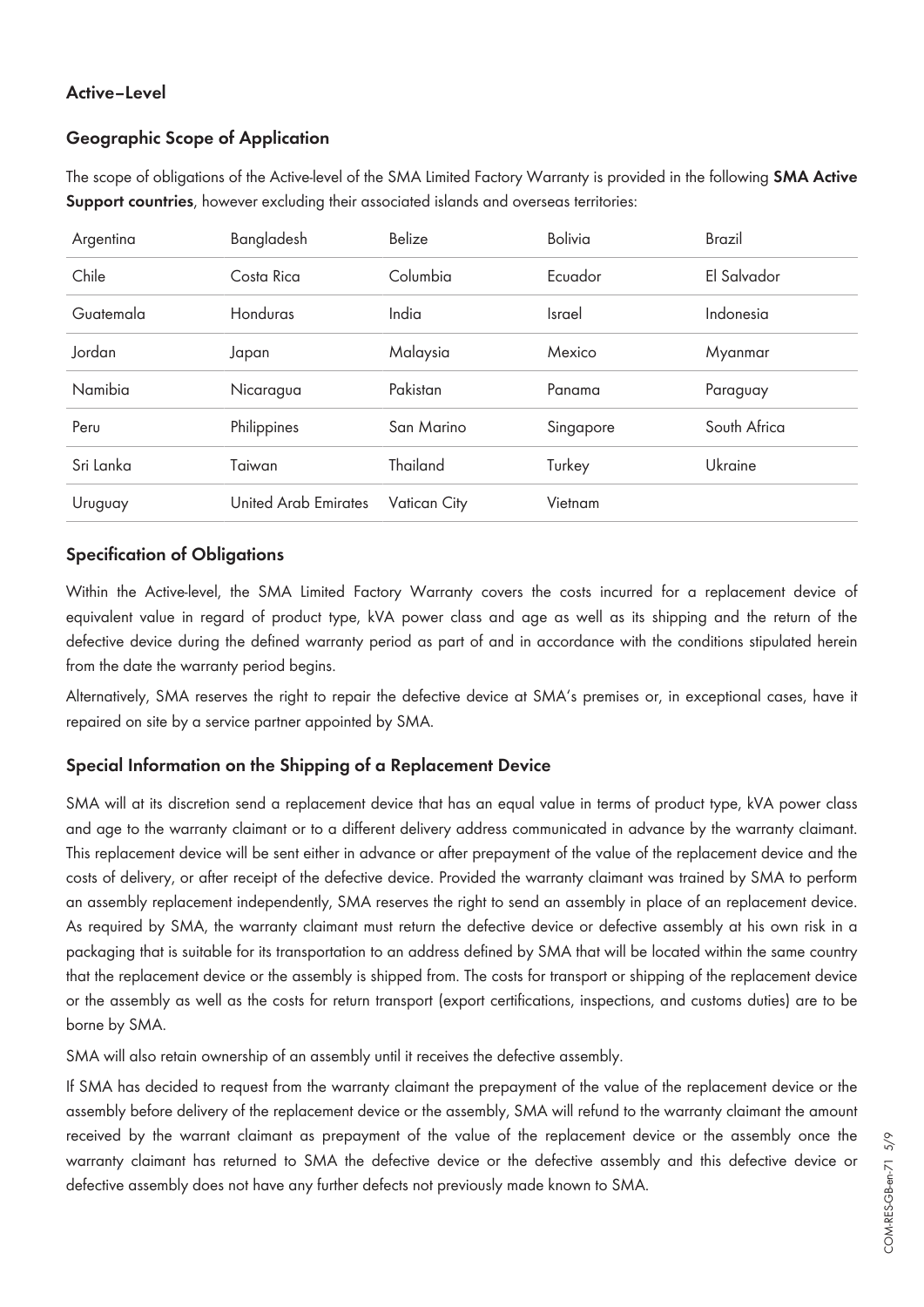Should the warranty claimant return the defective device or the defective assembly more than thirty (30) calendar days after receipt of the replacement device or the assembly, then SMA has the right to charge the warranty claimant for the cost of administering the overdue Return Material Authorization (RMA) account. Return items will not be accepted without a valid RMA number obtained from SMA that is clearly displayed on the returned items packaging.

## **Specific Information if SMA chooses to Repair a Device at SMA's Premises**

If the device is to be repaired at SMA's premises, the warranty claimant must remove the defective device and send it for repair to the SMA repair center concerned at his own risk in a packaging that is suitable for the transportation. Once the device has been repaired, SMA will return the repaired device to the warranty claimant. The costs for returning the defective device as well as for returning it to the warranty claimant (transportation costs, export certifications, inspections, and customs duties) are borne by SMA.

# **Specific Information on the Coverage of Other Costs**

SMA will inform the warranty claimant of any costs (including, but not limited to transportation, replacement device value, export certifications, inspections, customs duties, travel, or accommodation) that require payment in advance of the repair action. The repair will be performed depending on the warranty claimant's consent to cover these costs.

# **Comfort–Level**

# **Geographic Scope of Application**

The scope of obligations of the Comfort-level of the SMA Limited Factory Warranty is provided in the following **SMA Comfort Support countries**, however excluding their associated islands and overseas territories:

| Austria         | Andorra             | Australia                | Belgium        |
|-----------------|---------------------|--------------------------|----------------|
| <b>Bulgaria</b> | Canada              | Croatia                  | Czech Republic |
| Denmark         | Estonia             | Finland                  | France         |
| Germany         | Greece              | Hungary                  | Italy          |
| Latvia          | Lithuania           | Liechtenstein            | Malta          |
| Monaco          | <b>Netherlands</b>  | New Zealand              | Poland         |
| Portugal        | Republic of Ireland | Romania                  | Slovakia       |
| Switzerland     | South Korea         | Spain                    | Sweden         |
| Slovenia        | United Kingdom      | United States of America | West Cyprus    |

# **Specification of Obligations**

Unless otherwise stated in this document in the description of the Active-level above and hereinbelow, the scope of obligations under the Comfort-level covers all obligations applicable to the Active-level. In addition, if a device becomes defective, SMA (at its sole discretion) will

• replace the defective device or defective assembly on site or have it replaced by a service partner appointed by SMA (when SMA reasonably concludes that the geographical area in which the system is operated is deemed too risky to render on-site services, SMA's obligations to render these services for said area are suspended for the period in which such risk is reasonably deemed to exist)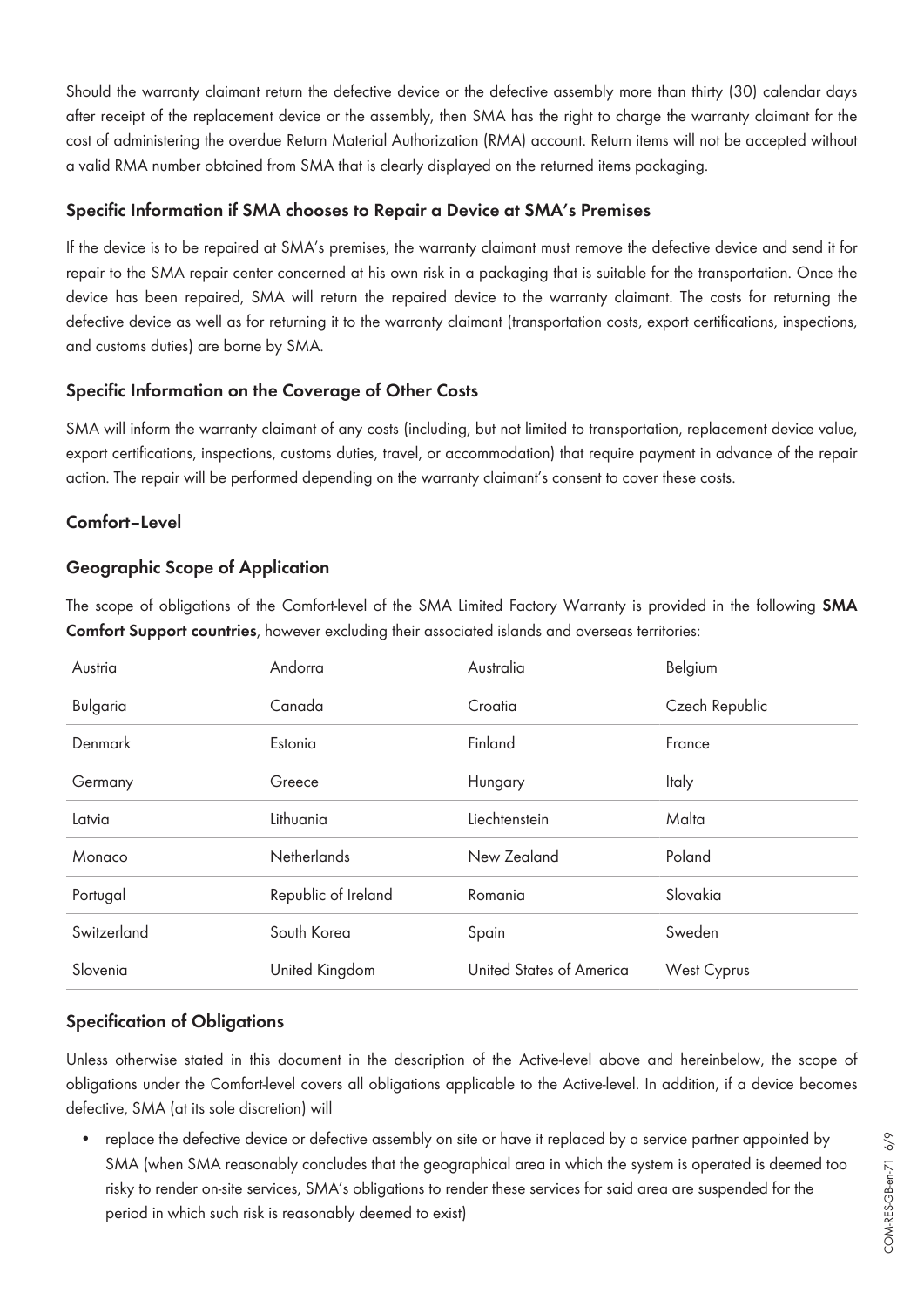• and, in the event that an installer performs the exchange using the replacement device or, if applicable, the assembly, provided by SMA, will credit the installer with a service discount upon receipt of the defective device or assembly. The service discount is calculated per replaced inverter or per replaced assembly; this is a fixed amount that may be inquired from the regional SMA Service Line.

#### **Specific Information if SMA chooses to Repair a Device On-site**

If SMA decides to repair the defective device or, if applicable, the defective assembly on site (replacement by SMA or a service partner appointed by SMA), the SMA Limited Factory Warranty includes the costs for materials and labor to repair the device as well as the costs for removal and replacement of the part or replacement device, provided however that the device is installed at ground level or a safely accessible level roof top, as well as the costs for transportation, export certifications, inspections, and customs duties for parts replaced or returned or for devices. No other costs including, but not limited to, costs to safely access devices installed on slanted rooftops, or for lift equipment, travel or accommodation costs, the costs of the warranty claimant's own employees, or the costs of third-parties that have not been authorized by SMA — are covered by the SMA Limited Factory Warranty.

### **Warranty Exclusions**

#### **The SMA Limited Factory Warranty does not cover damages or performance issues that occur due to:**

- Failure to observe the technical documents and manuals, and/or the protocols and/or requirements therein
- Damage related to improper handling, transportation, storage, or repackaging not provided by SMA
- Incorrect installation or incorrect commissioning not provided by SMA
- Non-SMA authorized modifications, changes, or attempted repairs
- Insufficient ventilation of the device and any consequential thermal damage
- Corrosion due to exposure to aggressive atmospheres or environmental conditions outside the scope of design
- Failure to observe the applicable safety regulations (UL, CSA, VDE, IEC, etc.)
- Incorrect use or inappropriate operation (including, but not limited to, improper forced shutdown, improper DC ratio)
- Use of battery types not certified for operation with SMA battery inverters
- Sunny Island and Sunny Boy Storage inverters that exceed 20,000 operating hours-at-full-load (hours-at-full-load defined as AC discharge and AC charge energy over the full operation time divided by the devices rated power)
- Accidents and external influences
- Force majeure, examples including, but not limited to: overvoltage, lighting strikes, floods, fires, earthquakes, storm damage, pest damage and rodents damage

#### **The items below are expressly not covered by this SMA Limited Factory Warranty:**

- All items not originally sold by SMA including, but not limited to, installed cables, controllers, (rechargeable) batteries, Current Transformers (CT), Voltage Transformers (VT), and communications devices.
- Consumables and parts of the device which are subject to regular wear and tear (including, but not limited to, varistors, fans, surge arresters, string fuses, ESS handles, filters, (rechargeable) batteries, or overvoltage protection devices)
- Cosmetic or finish defects which do not directly influence energy production, or degrade form, fit, function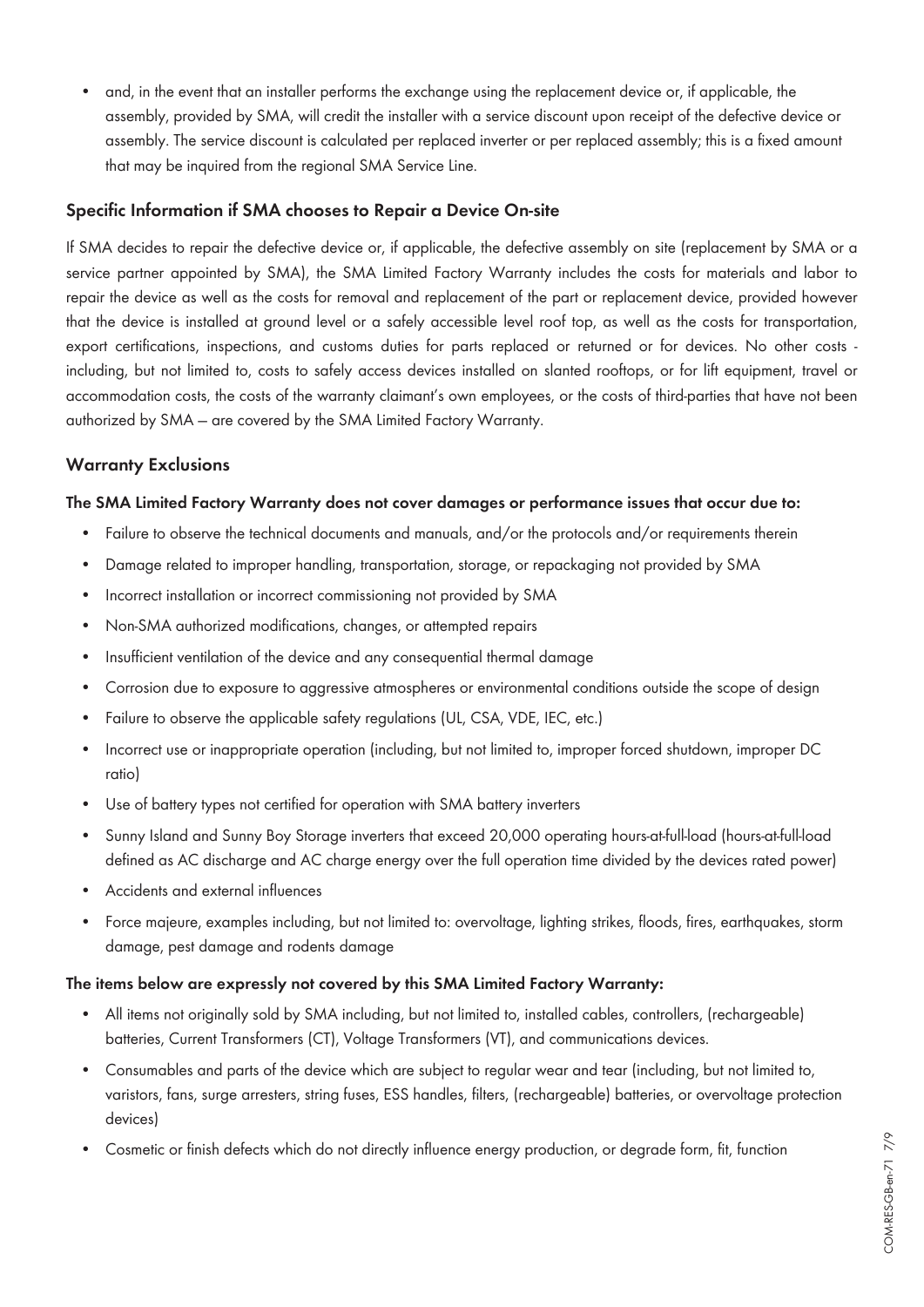# **Impact of Warranty Coverage on the (Remaining) Warranty Period**

If the entire device is replaced under this SMA Limited Factory Warranty, the remainder of the warranty period will be transferred to the replacement device. If device components are replaced or repaired under this SMA Limited Factory Warranty, the components used will be covered by the same remainder of the warranty period as the repaired device.

#### **Procedure to Exercise Rights under this SMA Limited Factory Warranty**

The warranty claimant must notify SMA of a device fault or defect within the defined warranty period. To determine if the device is covered by the SMA Limited Factory Warranty, the warranty claimant must – in addition to the requirements stated below - submit a copy of the commissioning report which must include the serial number of the defective device. SMA reserves the right to request a copy of other documents including, but not limited to, the purchasing invoice, which must include the serial number of the device. SMA only accepts documents in the following languages: Arabic, Czech, Dutch, English, French, German, Greek, Hindi, Italian, Japanese, Mandarin, South Korean, Spanish, and Thai. A certified translation in one of the mentioned languages will also be accepted. The type label on the device must be completely legible. If the aforementioned requirements are not fully met, SMA is not obliged to perform any obligations under the SMA Limited Factory Warranty.

Warranty service is available by accessing SMA's Online Support at [www.SMA-Solar.com](http://www.SMA-Solar.com) under the heading SERVICE & SUPPORT. The warranty claimant or their electrically qualified representative must report a failure to their local SMA Service Center using the following procedure as described below.

- Proper fault diagnosis may require a qualified service technician to be at the SMA device location and equipped with a quality digital AC/DC voltmeter and required tools as specified in SMA device manual.
- The on-site qualified service technician may be asked to take voltage measurements and provide error codes from the inverter.
- Additional information may be required, including, but not limited to:
	- model type number
	- installation site name
	- original date of commissioning
	- PV array configuration
	- battery manufacturer and battery type
	- description of any modifications that have been performed on the inverter
- Safely remove any interface option modules from the inverter to be returned, and retain them for reinstallation on the replacement device.
- SMA will provide instructions for proper return or disposal of the defective device.
- If no failure is found when the device is tested by the SMA Service Repair Department, the warranty claimant may be charged an inspection fee and transportation costs.

If and to the extent services are to be rendered by SMA free of charge in accordance with this SMA Limited Factory Warranty, these are only free of charge if and to the extent the course of action is agreed with and confirmed in writing by SMA in advance. Written documents and electronic messages, including, but not limited to e-mail, satisfy the requirement that confirmation be given in writing. All costs incurred by the warranty claimant to exercise its rights under this SMA Limited Factory Warranty shall be borne by the warranty claimant.